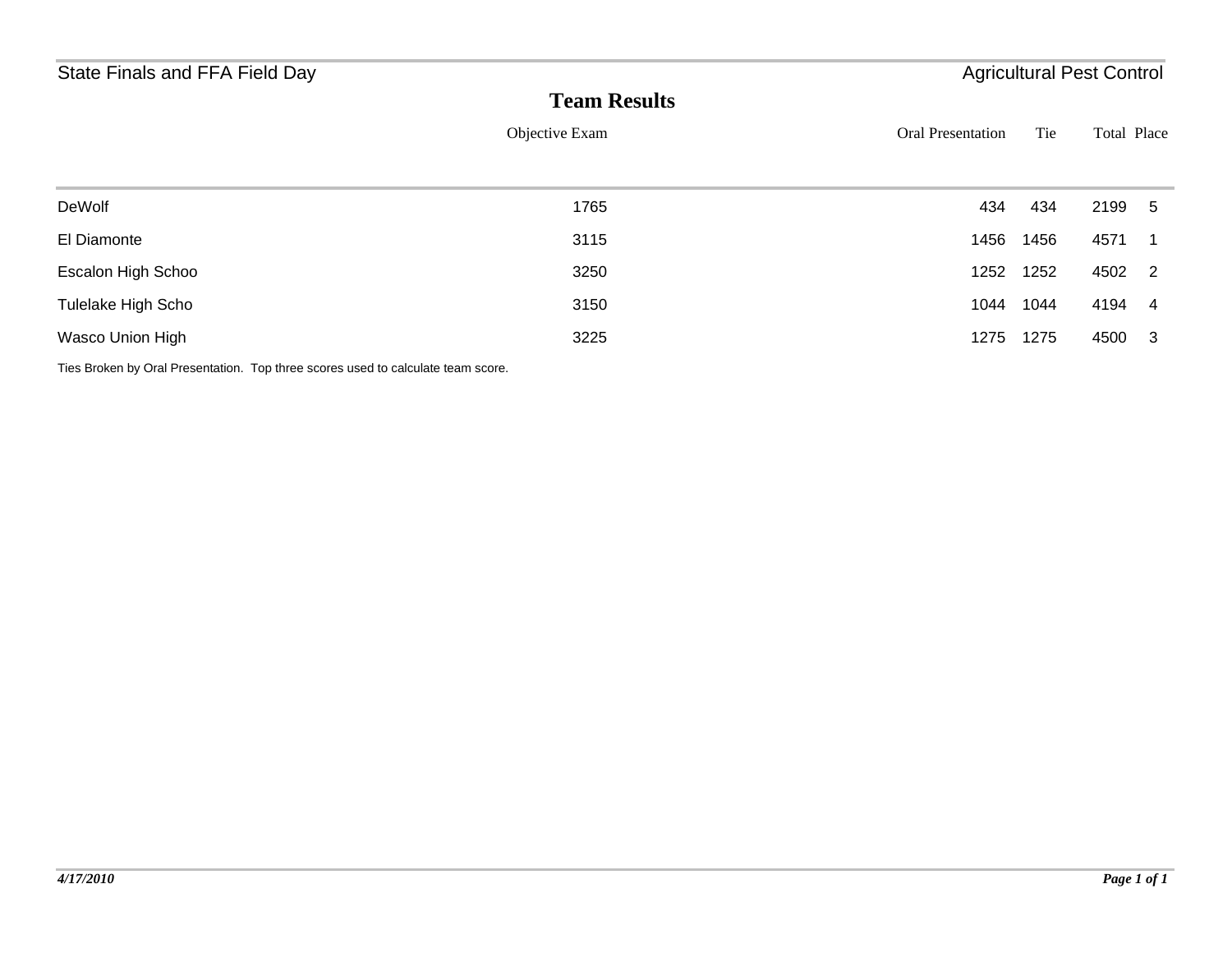# Agricultural Pest Control State Finals and FFA Field Day

Advisor: Andrew Lawson Student Chair: Robert Scott

## **High Teams**

| <b>Placing Total</b> | Team                         |
|----------------------|------------------------------|
|                      | 4571 El Diamonte             |
| 2                    | 4502 Escalon High School     |
| 3                    | 4500 Wasco Union High School |
| 4                    | 4194 Tulelake High School    |
| 5.                   | 2199 DeWolf                  |
|                      |                              |

## **High Individuals**

 $\overline{\phantom{0}}$ 

| <b>Placing Total</b> | Name / Team                                  |    |
|----------------------|----------------------------------------------|----|
| 1                    | 1606 Robbie McLaughlin / Escalon High School |    |
| 2                    | 1583 Betty Ruiz / Tulelake High School       |    |
| 3                    | 1563 Michael Hernandez / El Diamonte         |    |
| 4                    | 1533 Tim Wymer / Wasco Union High School     |    |
| 5                    | 1529 Derek Velting / Escalon High School     |    |
|                      | Teams:                                       | 5  |
|                      | <b>Contestants:</b>                          | 14 |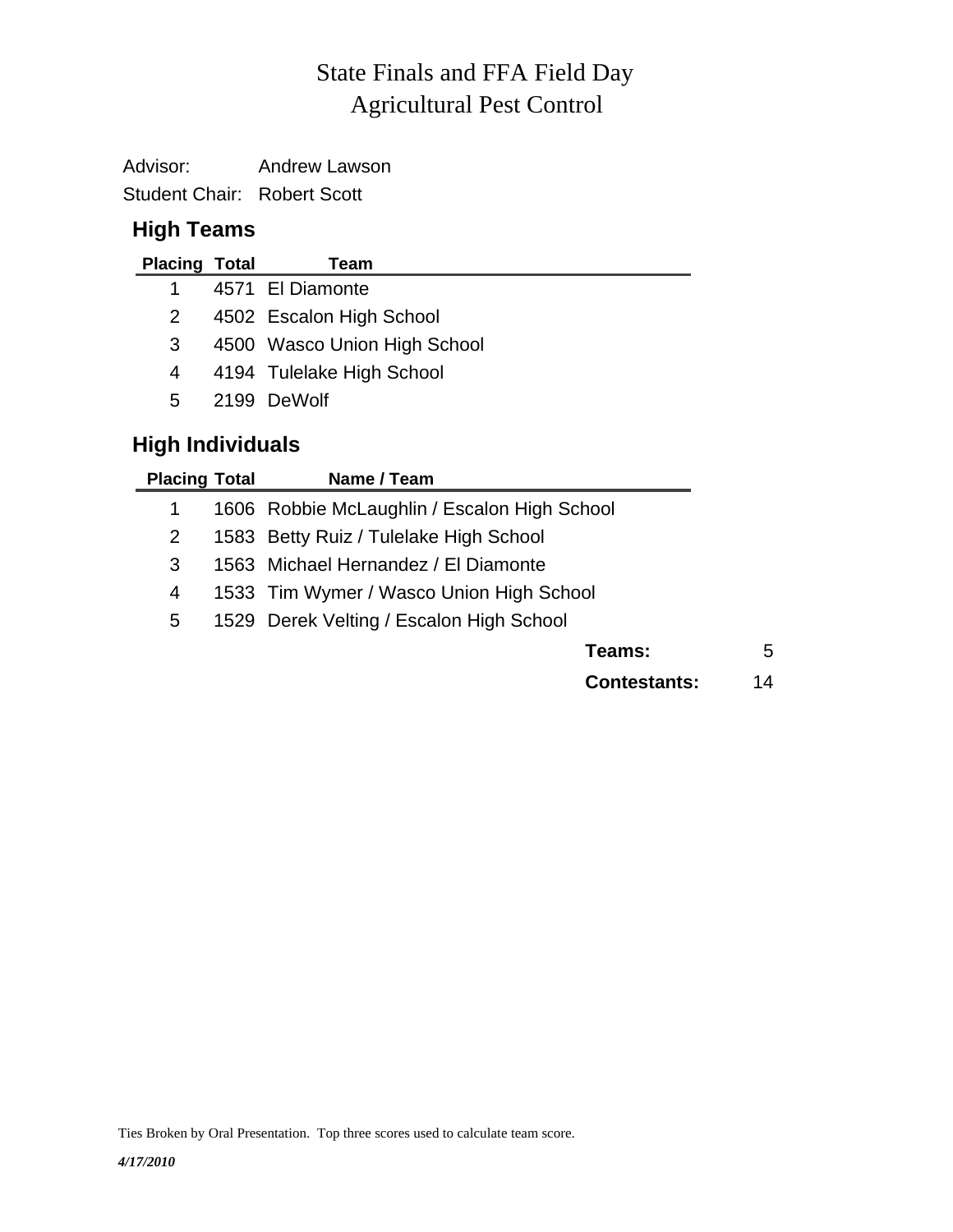| State Finals and FFA Field Day |                | <b>Agricultural Pest Control</b> |     |           |                         |
|--------------------------------|----------------|----------------------------------|-----|-----------|-------------------------|
|                                |                | <b>Individual Results</b>        |     |           |                         |
|                                | Objective Exam | Oral Presentation                | Tie | Total     | Place                   |
| <b>DeWolf</b>                  |                |                                  |     | 2199      | $\overline{5}$          |
| Omar Cabrera                   | 950            | 187                              | 187 | 1137*     | 13                      |
| Rosemarie West                 | 815            | 247                              | 247 | 1062* 14  |                         |
| <b>El Diamonte</b>             |                |                                  |     | 4571      | $\mathbf{1}$            |
| Danny Carrell                  | 1030           | 498                              | 498 | 1528*     | $\,6$                   |
| Eric Reynoso                   | 1020           | 460                              | 460 | 1480*     | 8                       |
| Michael Hernandez              | 1065           | 498                              | 498 | 1563*     | $\overline{\mathbf{3}}$ |
| <b>Escalon High School</b>     |                |                                  |     | 4502      | $\overline{2}$          |
| Derek Velting                  | 1105           | 424                              | 424 | 1529*     | $5\phantom{.0}$         |
| Robbie McLaughlin              | 1085           | 521                              | 521 | 1606*     | $\overline{1}$          |
| <b>Tyler Avilla</b>            | 1060           | 307                              | 307 | 1367* 11  |                         |
| <b>Tulelake High School</b>    |                |                                  |     | 4194      | $\overline{4}$          |
| <b>Betty Ruiz</b>              | 1125           | 458                              | 458 | 1583*     | $\overline{2}$          |
| Paola Galvan                   | 955            | 262                              | 262 | 1217*     | 12                      |
| <b>Tony Gonzalez</b>           | 1070           | 324                              | 324 | 1394* 10  |                         |
| <b>Wasco Union High School</b> |                |                                  |     | 4500      | $\overline{3}$          |
| Diana Olivares                 | 1070           | 380                              | 380 | 1450*     | 9                       |
| Jayson Edgerle                 | 1105           | 412                              | 412 | 1517*     | $\overline{7}$          |
| Tim Wymer                      | 1050           | 483                              | 483 | $1533* 4$ |                         |